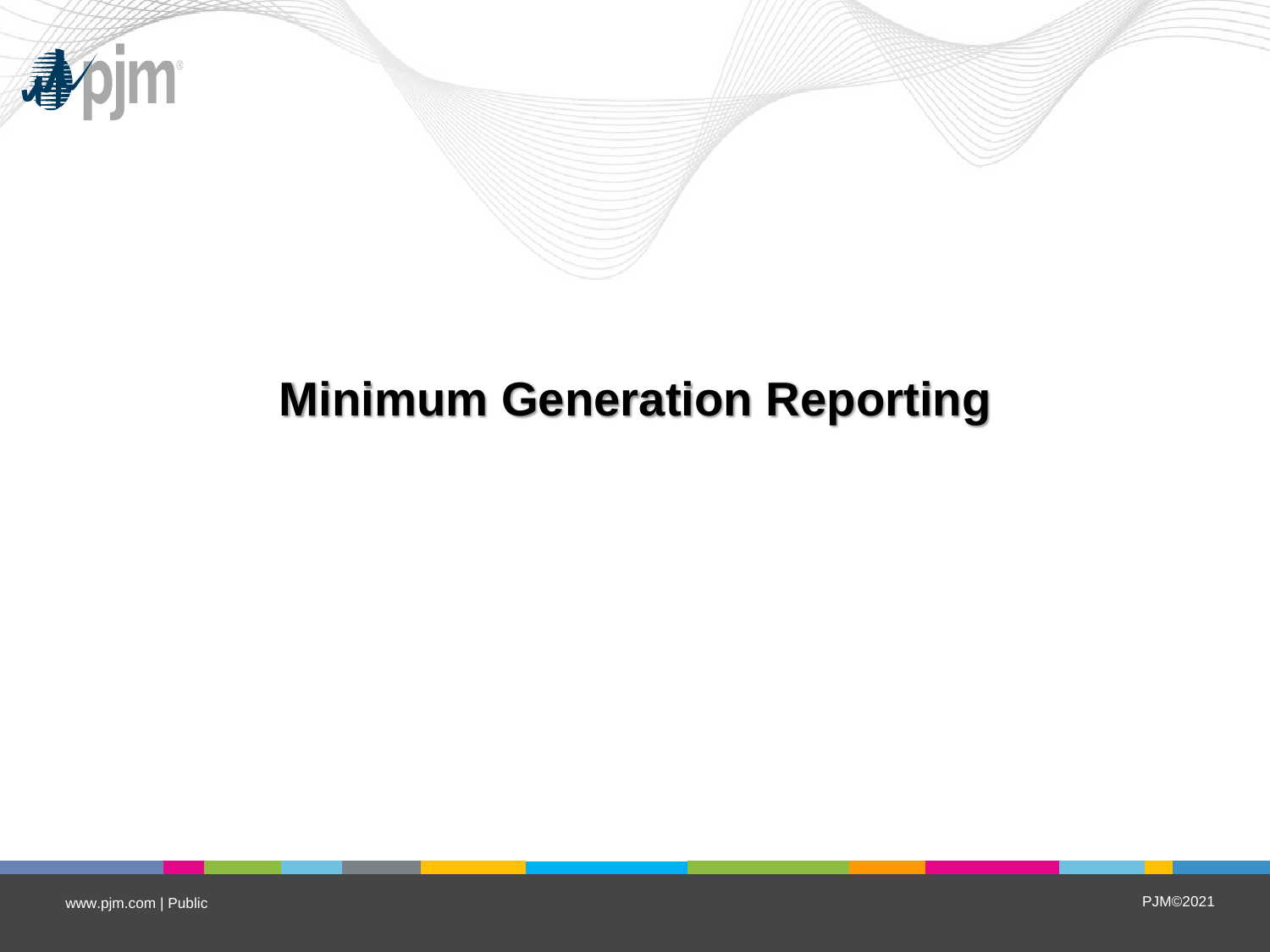

- Purpose
	- To provide alert that system conditions may require the use of emergency procedures as a result of generation exceeding demand.
- **Trigger** 
	- When expected generation levels approach 2,500 MW of normal generation limits.

**Note:** 2,500MW threshold is subject to change based on PJM discretion

• Manual Reference

– PJM Manual 13: Emergency Operations, Section 2.4 <https://pjm.com/-/media/documents/manuals/m13.ashx>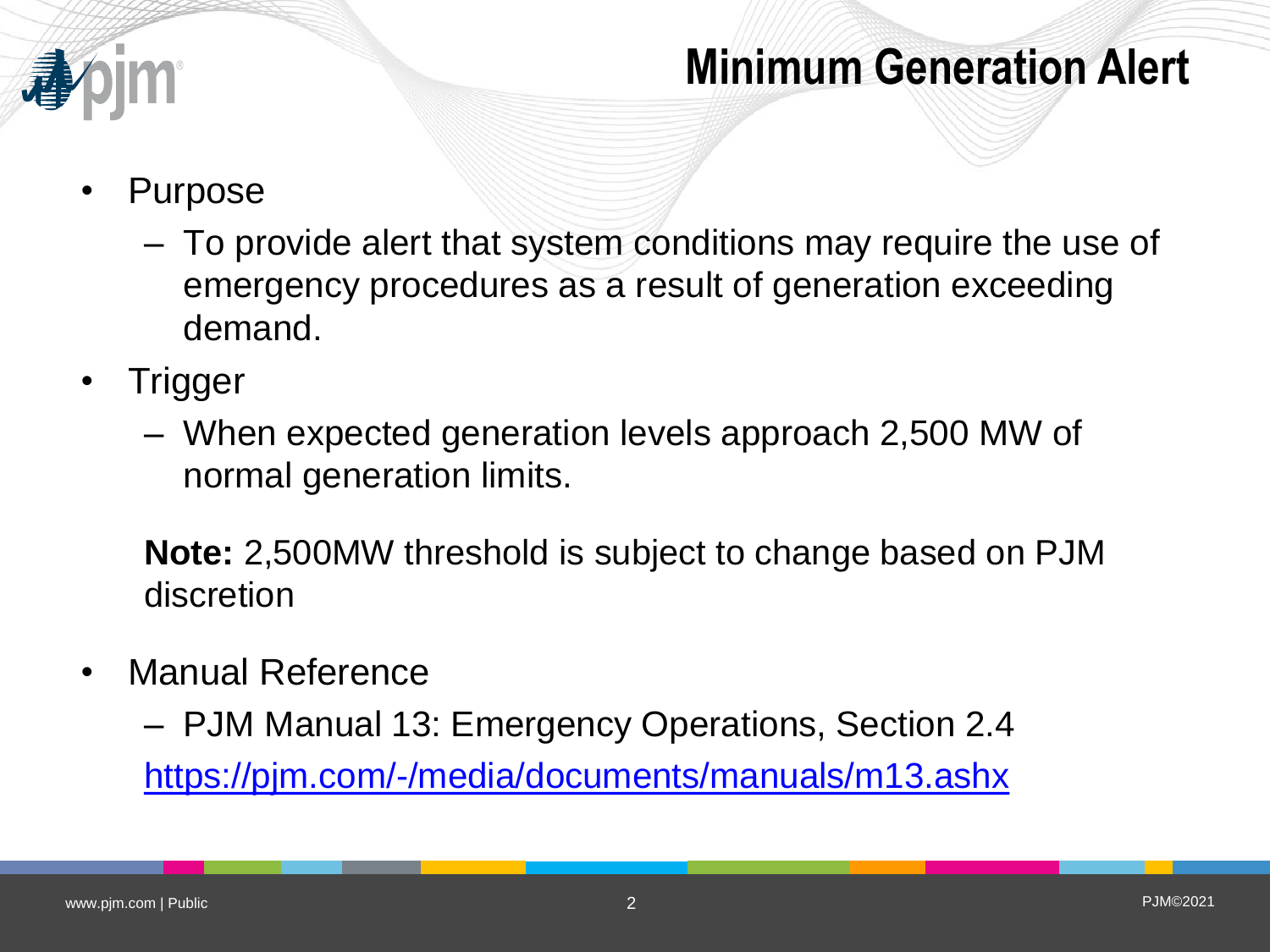

- Generation Owners click on **Minimum Gen. Report**.
- Click on **Current MinGen**.



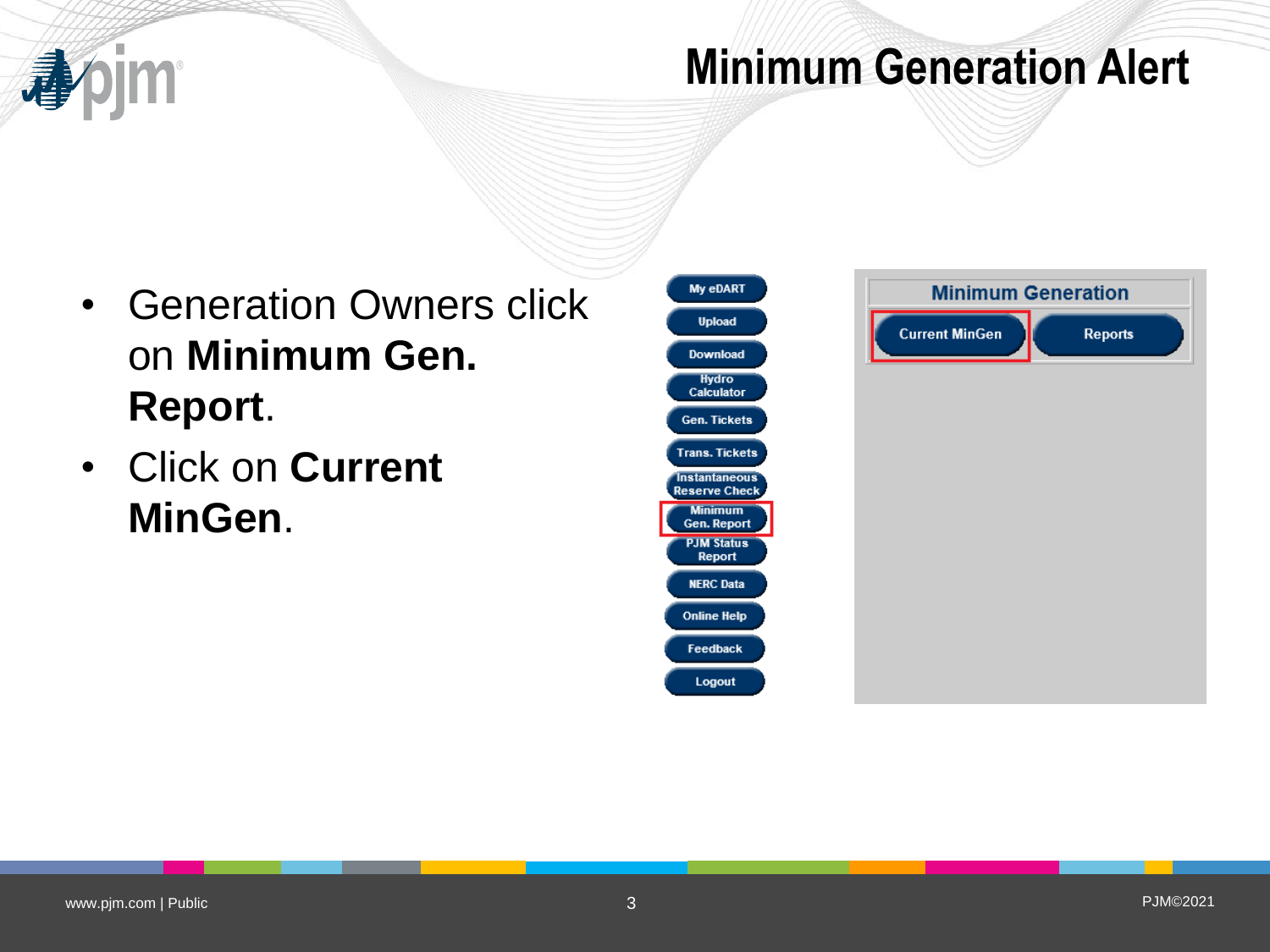- Enter Total Reducible Generation and Reducible on Declaration if any prior to the Min Gen.
- Enter Actual generation reduced at Declaration and Event after the fact.
- Click Submit Form.

| <b>Emergency Reducible Generation</b>                                                                                  |                                                   |                                                    |                          |                    |                              |              |
|------------------------------------------------------------------------------------------------------------------------|---------------------------------------------------|----------------------------------------------------|--------------------------|--------------------|------------------------------|--------------|
| User Name:<br>Company:<br>Timestamp: 12/11/2019 12:13<br>Request ID:<br>12/11/2019 Period:<br><b>MIDNIGHT</b><br>Date: |                                                   |                                                    |                          |                    |                              |              |
|                                                                                                                        | Reported                                          |                                                    |                          | Actual             |                              |              |
| Region                                                                                                                 | <b>Total Reducible Reducible on</b><br>Generation |                                                    | <b>Declaration</b>       | <b>Declaration</b> |                              | <b>Event</b> |
| PJM Control Area                                                                                                       |                                                   |                                                    |                          |                    |                              |              |
| Region                                                                                                                 | <b>MinGen Alert</b>                               |                                                    | Lambda Signal<br>to Zero |                    | MinGen<br><b>Declaration</b> |              |
|                                                                                                                        | <b>Issued</b>                                     | <b>Cancelled Issued Cancelled Issued Cancelled</b> |                          |                    |                              |              |
| <b>PJM Control Area</b>                                                                                                | 10/15/2020<br>16:56                               |                                                    |                          |                    |                              |              |
| <b>Minimum Generation Event Log</b>                                                                                    |                                                   |                                                    |                          |                    |                              |              |
|                                                                                                                        | <b>Issued</b><br>Cancelled<br>% Reduced           |                                                    |                          |                    |                              |              |
| <b>PJM Control Area</b>                                                                                                |                                                   |                                                    |                          |                    |                              |              |
| <b>Submit Form</b><br>Refresh<br><b>Main Menu</b>                                                                      |                                                   |                                                    |                          |                    |                              |              |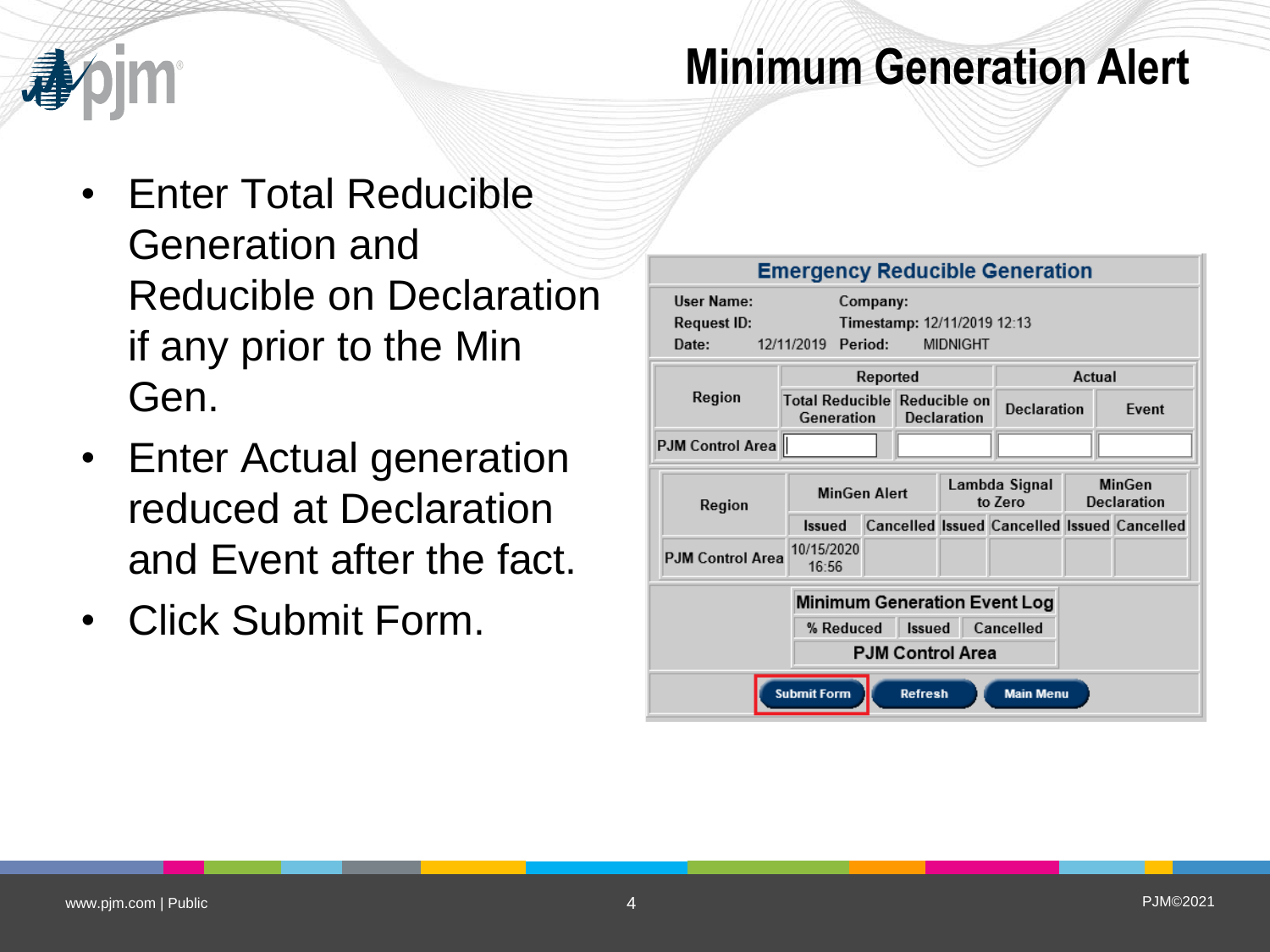- Click **Continue** to return to the previous screen.
- Click on **Main Menu** to return to the initial Minimum Gen. Report page.

### **Emergency Reducible Generation**

Your MinGen submission has been successfully received by PJM. Thank you for your participation in the MinGen.

Continue

### **Emergency Reducible Generation User Name:** Company: **Request ID:** Timestamp: 12/11/2019 12:13 12/11/2019 Period: **MIDNIGHT** Date: Reported Actual Region Total Reducible Reducible on Declaration Event Generation Declaration **PJM Control Area** Lambda Signal **MinGen MinGen Alert** to Zero **Declaration** Region **Cancelled Issued Cancelled Issued Cancelled Issued** 10/15/2020 **PJM Control Area** 16:56 **Minimum Generation Event Log** % Reduced Issued Cancelled **PJM Control Area Submit Form** Refresh **Main Menu**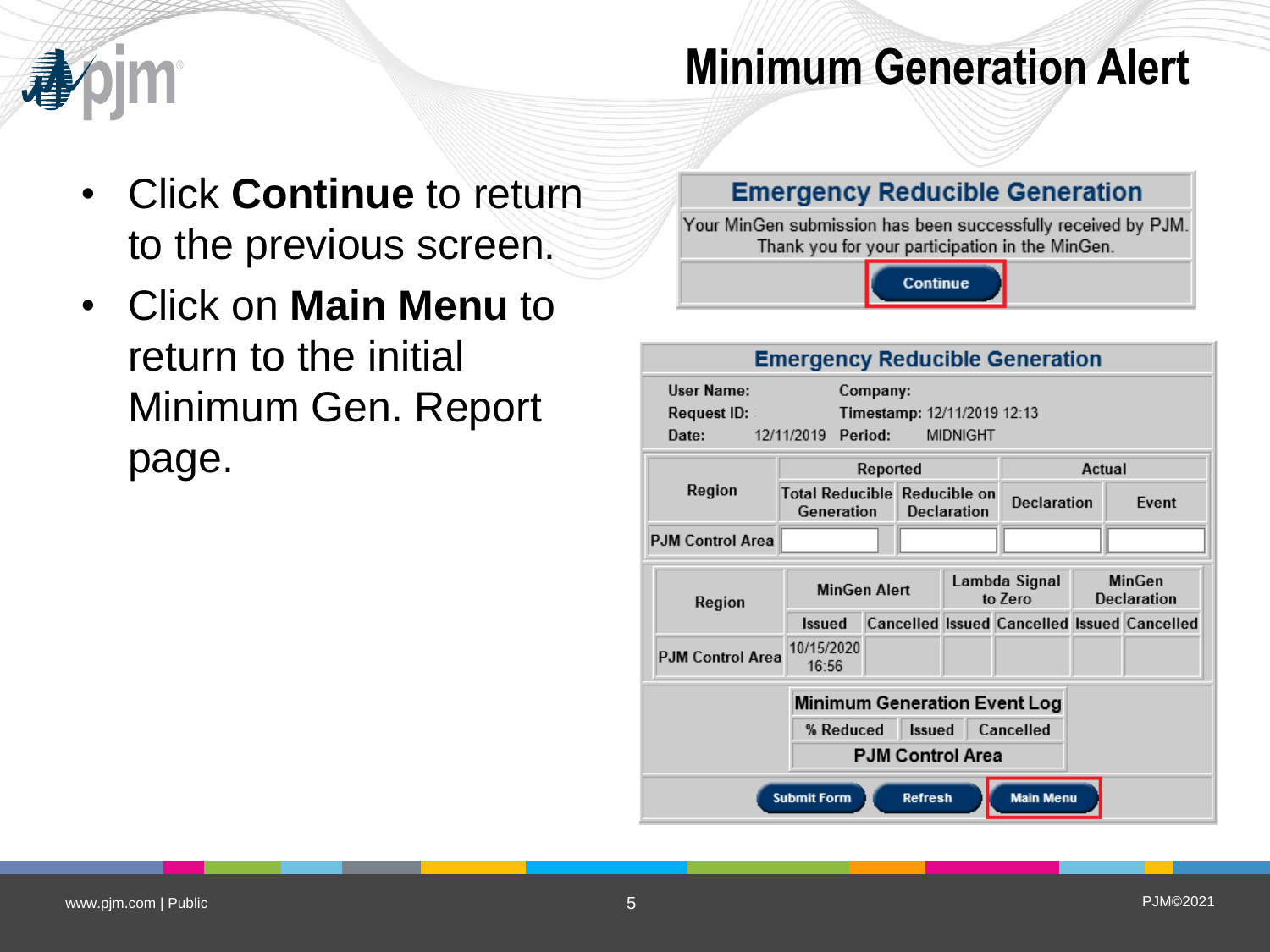# **Minimum Generation Report**

- Click **Reports.**
- To view a specific report, enter the request ID number.
- To view all reports between certain days, enter the from and to dates.
- To view reports from the last 30 days, check the box next to Last 30 days (it is checked by default).



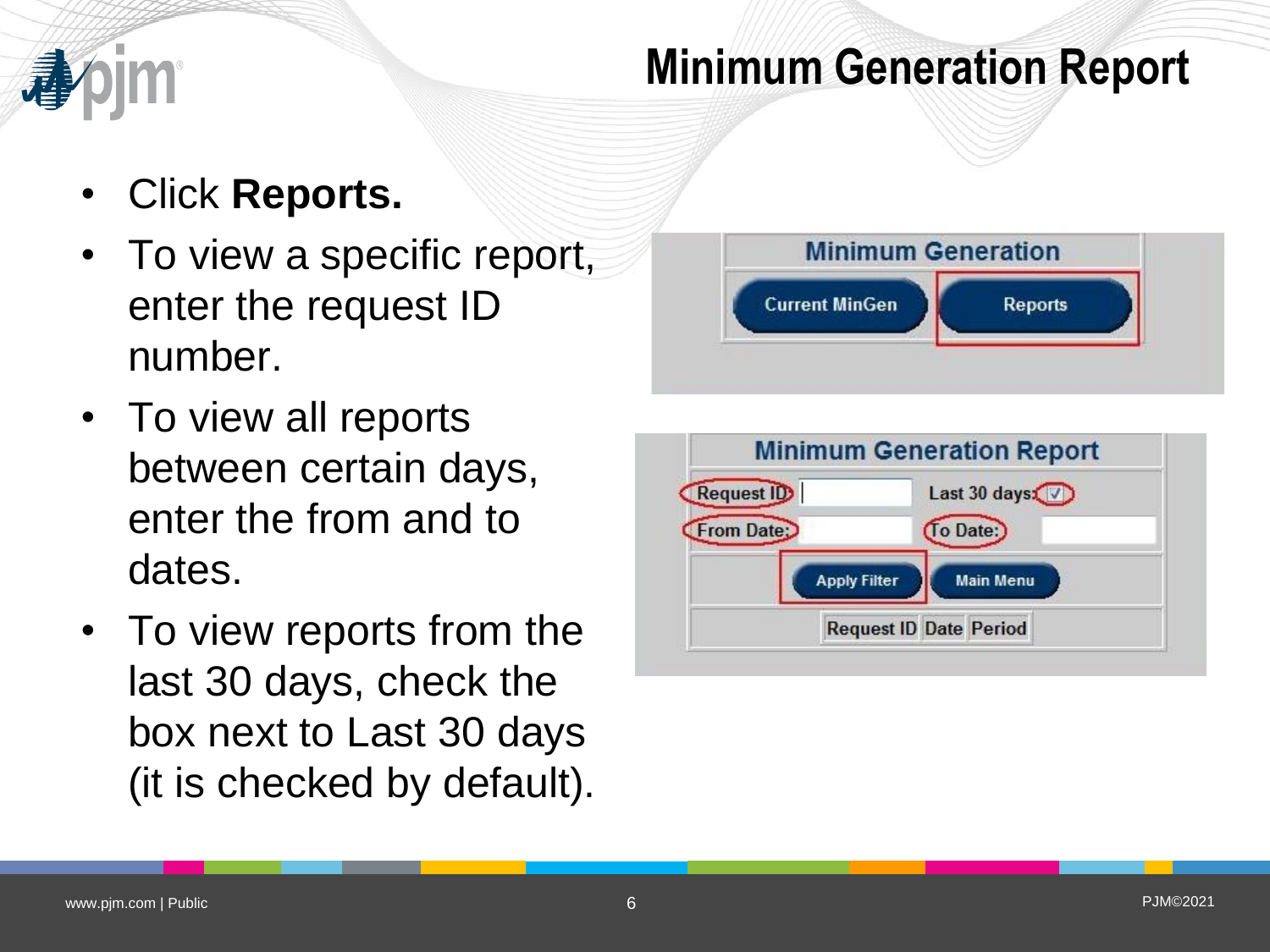### **Minimum Generation Report**



- A list of request IDs previously added appears.
- The IDs are in order by date, with the most recent at the top.
- To see one in more detail select it.